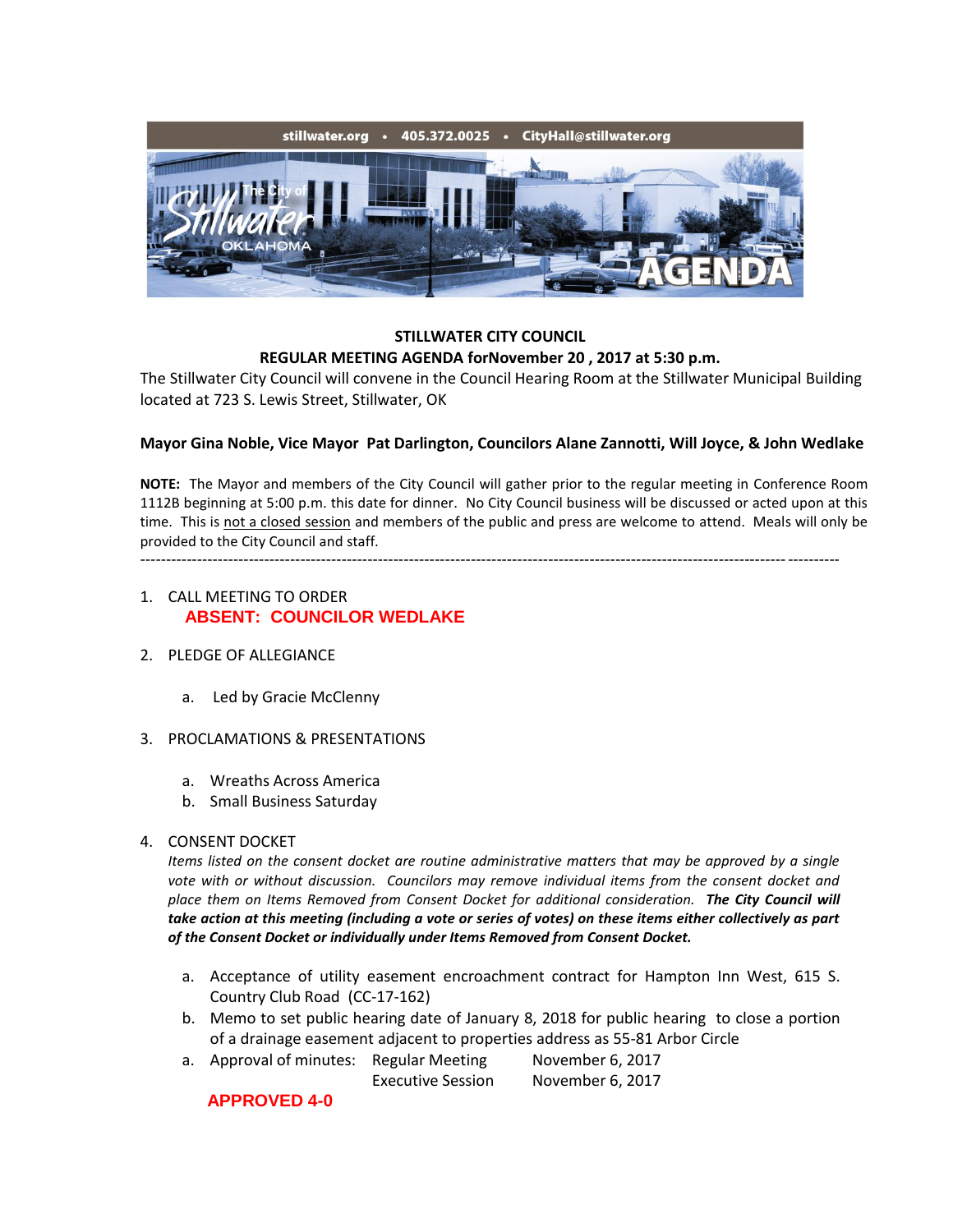#### 5. PUBLIC COMMENT ON AGENDA ITEMS NOT SCHEDULED FOR PUBLIC HEARING

*The City Council will hear comments on agenda items not scheduled for public hearing from speakers*  who have submitted a written request in accordance with Sec. 2-25, Stillwater City Code. General *information regarding communication with the City Council in this manner is found on the reverse side of the agenda.*

#### 6. ITEMS REMOVED FROM CONSENT DOCKET

#### 7. PUBLIC HEARINGS

*The City Council will hear public comments, discuss, and take action at this meeting (including a vote or series of votes) on each item listed under Public Hearings unless the agenda entry specifically states that no action will be taken.*

- a. Receive public comment regarding a request for closing of a sewer line easement at 1710 E. 6th Avenue (CC-17-158) **APPROVED 4-0**
- b. Receive public comment regarding a request for closing of a utility easement at 1824 W. University Avenue (CC-17-161) **APPROVED 4-0**
- c. Receive public comment regarding a request for a Specific Use Permit to allow an electronic message center on property addressed as 1506 E.  $6<sup>th</sup>$  Avenue adjacent to a residential district (CC-17-159) **APPROVED 4-0**
- d. Receive public comment regarding a request for a Map Amendment to rezone 602 S. West Street from the CG-PUD, Commercial General – Planned Unit Development district to CG, Commercial General (CC-17-160) **APPROVED 4-0**

# 8. RESOLUTIONS

### *The City Council will discuss and take action at this meeting (including a vote or series of votes) on each item listed under Resolutions unless the agenda entry specifically states that no action will be taken.*

a. Resolution No. CC-2017-20: A resolution concerning the City of Stillwater's bridge inspection responsibility pursuant to National Bridge Inspection Standards and notification to the Oklahoma Department of Transportation of bridge inspection consultant selection for bridge inspection contracts commencing April 1, 2018 through March 31, 2020 **APPROVED 4-0**

# 9. ORDINANCES

*The City Council will discuss and take action at this meeting (including a vote or series of votes) on each item listed under Ordinances unless the agenda entry specifically states that no action will be taken.*

Second Reading

- a. Ordinance No. 3388: An ordinance rezoning a tract of land located at 1503 South Perkins Road from RSS, Residential Small Lot, Single-Family District, to CG, Commercial General District **APPROVED 4-0**
- b. Ordinance No. 3389: An ordinance rezoning tracts of land addressed as 402 and 504 South McFarland Street; 2011 and 2021 West  $4<sup>th</sup>$  Avenue; 2002-2015 West  $5<sup>th</sup>$  Avenue; 401-523 South Willis Street; and 2006 and 2012 West  $6<sup>th</sup>$  Avenue from RSS, Residential Small Lot, Single-Family District within the Westwood Conservation Neighborhood Overlay, to P, Public District **APPROVED 4-0**